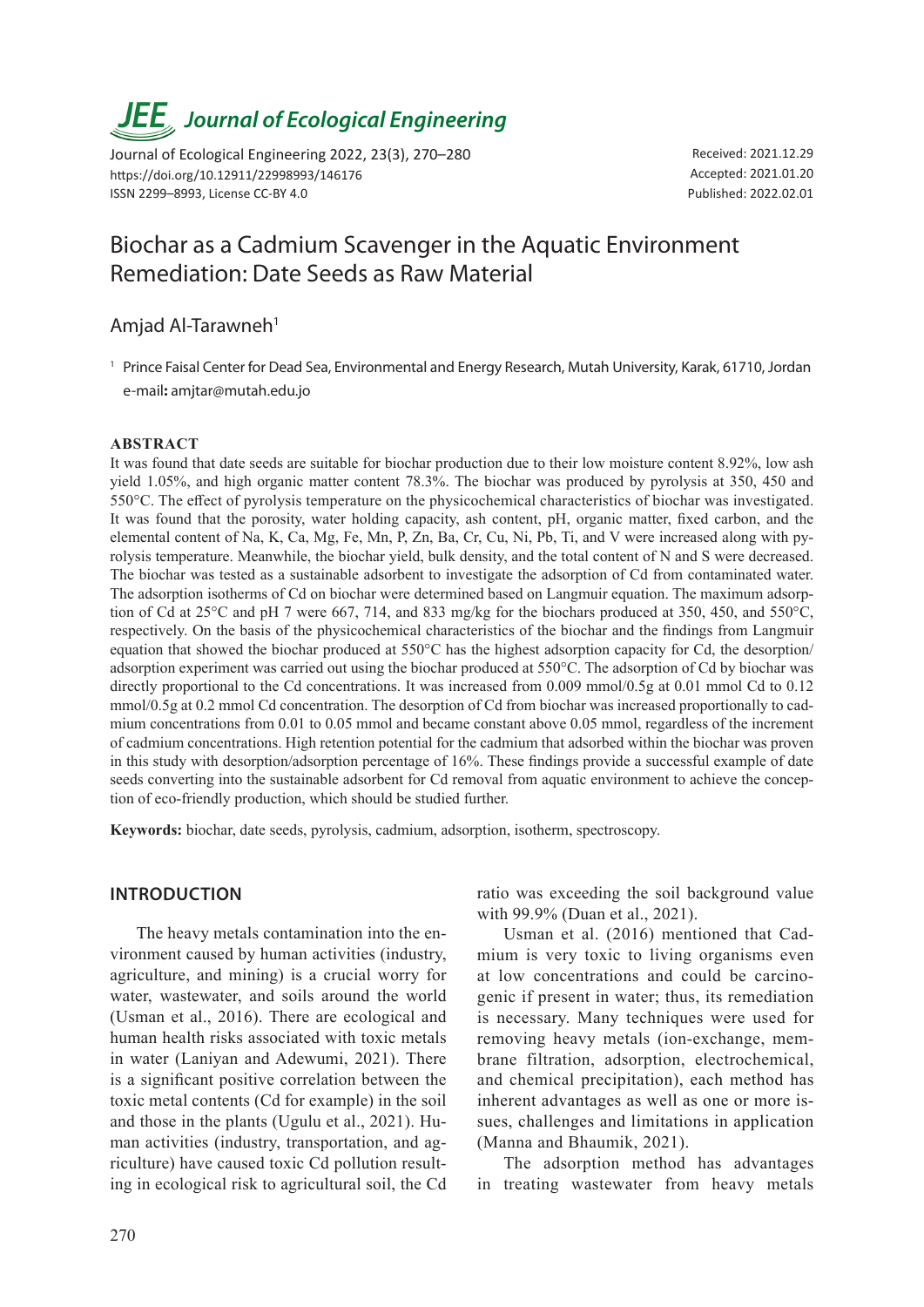regarding its high efficiency and cheap cost (Cheng et al., 2021; Lucaci et al., 2020). The common adsorbent for heavy metal remediation from water is the activated carbon, which is expensive. Therefore, more attention needs to be devoted by scientists to searching low cost adsorbent with high ability to retain metals, which is one of the current challenges for scientists (Ungureanu et al., 2020).

Date trees are one of the most abundant trees worldwide, which generated beneficial wastes that can be reused in industry (Nasir et al., 2021). Mathijsen (2021) reported that the Middle East and North Africa regions have an estimated 140 million date trees. In consequence, the consumption of dates is common in these countries on a daily basis, in addition to its entry into the food industries. Thus, huge quantities of date seeds are produced and can be used in industries as a raw and ecofriendly material. Therefore, date seeds could be a good resource for biochar production, which can be used as metal absorbent. Biochar showed a high potential in treating wastewater from heavy metals due to its high porosity and the existence of various functional groups (Cheng et al., 2021). Other studies claimed that biochar was effective with high affinity to remove heavy metals from aqueous environment (Li et al., 2017; Trakal et al., 2014). Within context, many adsorbents were produced through pyrolysis and applied as an effective cheap technique for water purification (De Gisi et al., 2016). Singh et al. (2021) reported that the biochars produced from organic waste can be used as good green sorbents for the remediation of heavy metals from aquatic environment. However, the efficiency of biochar for removal of heavy metals from aqueous solutions dependent mainly on its physical and chemical properties that can be controlled by many factors including raw material source and the pyrolysis conditions (Zhao et al., 2021).

In spite of the worldwide use of biochar as a remediation agent for the environment, more studies regarding the raw material suitability for biochar production, optimization of biochar production to achieve the best physicochemical characteristics as adsorbent agent, are needed. Therefore, this study was aimed to produce biochars from date seeds and to evaluate its efficiency on Cd removal of from aqueous solutions.

#### **MATERIAL AND METHODS**

#### **Raw materials and sample preparation**

Date seeds (DS) were obtained locally after removing the date fruits. The seeds were washed with deionized water and air-dried until reaching constant weight. The seed were then stored in desiccator for biochar production and further analysis.

#### **Date seeds physicochemical characteristics**

The seeds were weighted initially to obtain the wet weight, and then dried for 24 h at 105°C in an oven. The dried seed were then turned to ashes by pyrolysis using muffle furnace at 350, 450, and 550°C for 2 h. The physicochemical parameters: moisture content, ash content, and organic matter were calculated using the equations 1, 2, 3, and 4 according to (Babu et al., 2021 and Liu et al., 2019). Fixed carbon content was measured by calculating the remaining residues including the non-volatile and minerals after releasing the volatile matter (Mahdi et al., 2015).

$$
Moisture content (\%) = \left(\frac{Wet_{wt} - Dry_{wt}}{Wet_{wt}}\right) * 100\% \tag{1}
$$

$$
Ash content (\%) = \left(\frac{Ash_{wt}}{bry_{wt}}\right) * 100\% \tag{2}
$$

*Organic matter* = 
$$
Dry_{wt} - Ash_{wt}
$$
 (3)

*Organic matter* (%) = 
$$
\left(\frac{organic\ matter}{bry_{wt}}\right) * 100\%
$$
 (4)

where:  $wet_{wt}$  is the sample weight before drying,  $Dry<sub>wt</sub>$  is the sample weight after drying  $- w t$ weight after pyrolysis for 2 h.  $103 \text{ C}$  for  $2+$  ii, and  $21$ weight after pyrolysis for 2 h. at  $105^{\circ}$ C for 24 h, and  $\overline{Ash}_{wt}$  is the ash

#### $\mathop{\sf iochar}\nolimits$  production and analysis **Biochar production and analysis**

−

The DS biochar was produced by pyrolysis of dried dates seeds in absence of oxygen using closed porcelain crucible in the muffle furnace at different temperatures 350, 450, and 550°C for 2 h (Jerley et al., 2021). The DS biochar has been crushed and sieved to particle size of 2 mm ℎ to be used in the later experiments. The yield of DS biochar was measured using equation 5 (Mohawesh et al.,  $2018$  and Angin,  $2013$ ). 1. The DS biocl

Biochar yield (%) = 
$$
\left(\frac{Weight\ of\ biochar}{Weight\ of\ dry\ sample}\right) * 100\%
$$
 (5)

The S

The microstructure and morphology of DS microscopy (SEM) with energy dispersive X-ray biochar was investigated by scanning electron analysis (EDX).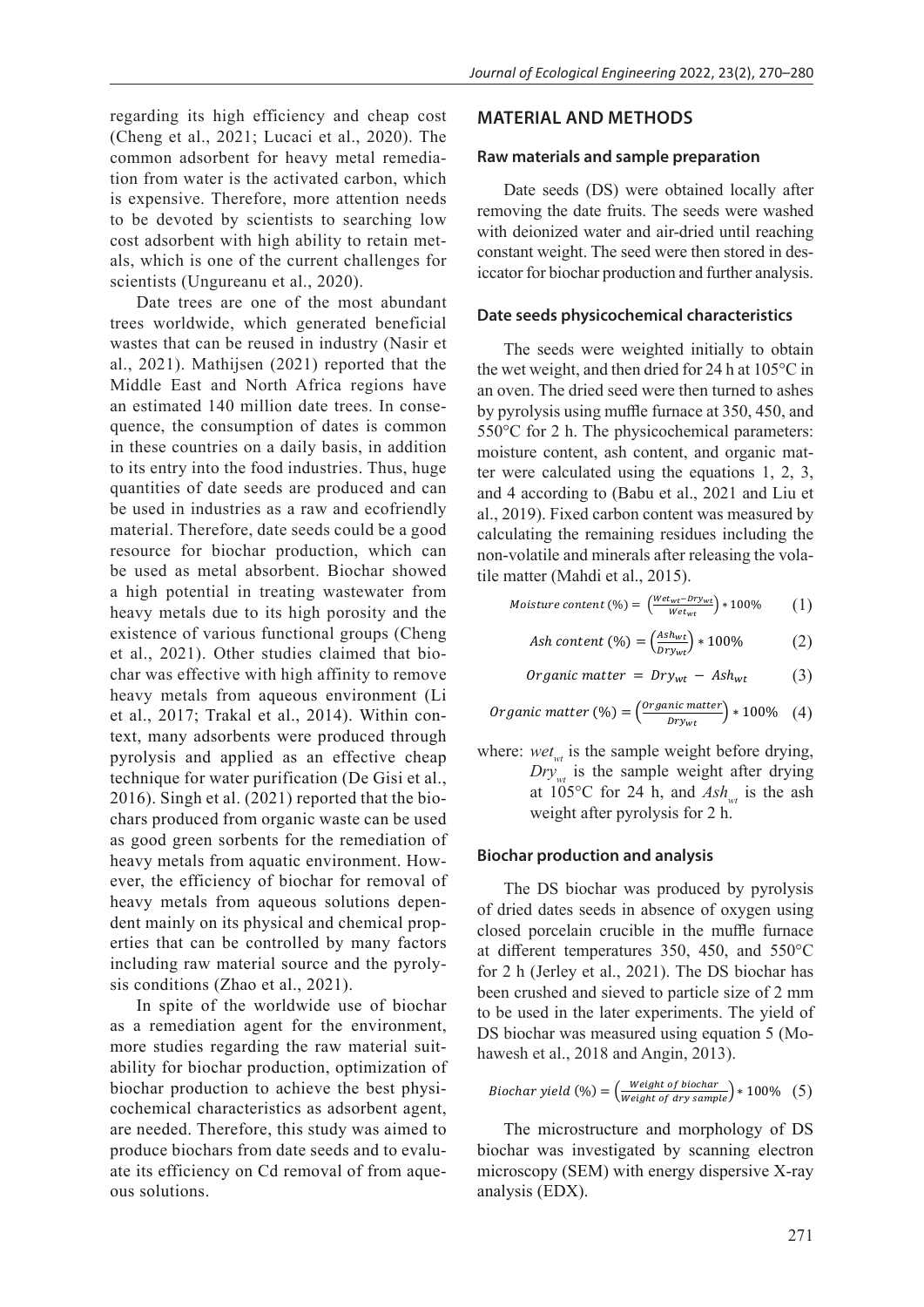The porosity and water absorption of the DS biochar were measured following the Archimedes method according to the standard method (ASTM C20) as mentioned by (Sutcu et al., 2019) by placing the well-dried DS biochar in boiling water for 2 h then soaked in water for 12 h. Thereaf ter, equations  $6$  and  $7$  were used to determine the above-mentioned parameters: ntioned by (Sutcu et al., 20  $\mathcal{L}$   $\mathcal{L}$  100%  $\mathcal{L}$  100%  $\mathcal{L}$  100%  $\mathcal{L}$  100%  $\mathcal{L}$  100%  $\mathcal{L}$  100%  $\mathcal{L}$  100%  $\mathcal{L}$  100%  $\mathcal{L}$  100%  $\mathcal{L}$  100%  $\mathcal{L}$  100%  $\mathcal{L}$  100%  $\mathcal{L}$  100%  $\mathcal{L}$  100%  $\mathcal{L}$  100%  $\$ T, T  $=$   $\frac{1}{2}$   $\frac{1}{2}$   $\frac{1}{2}$   $\frac{1}{2}$   $\frac{1}{2}$   $\frac{1}{2}$   $\frac{1}{2}$   $\frac{1}{2}$   $\frac{1}{2}$ etermine the  $\frac{1}{w}$ 

$$
Porosity \ (\%) = \left(\frac{open\ pore\ volume}{Total\ volume}\right) * 100\%
$$
\n
$$
= \left(\frac{Sat_{wt} - Dry_{wt}}{Sat_{wt} - Sus_{wt}}\right) * 100\%
$$
\n(6)

e:  $Drv$  is the biochar weight aft where:  $Dry_{wt}$  is the biochar weight after drying at  $105^{\circ}$ C for 24 h,  $Sat_{wt}$  is the biochar saturated weight after boiling in water for 2 h, and  $Sus_{wt}$  is the biochar suspended weight while suspending in water for 12 h.

The pH value for the DS biochar was investigated according to Greenberg (2005). Bulk density was determined using an analytical balance and a graduated cylinder. The bulk density was detected by weighing the well-known volume of uncompacted DS biochar particles after taping the cylinder vigorously on a wooden table until reaching a constant volume. It was calculated as mass of the biochar particles per volume of uncompacted biochars (Liao and Thomas, 2019).

For elemental content, the biochar was analyzed by means of (Inductively coupled plasmamass spectrometry, ICP-MS). For that purpose, each of the biochar samples produced under different temperatures (350, 450, and 550°C), were pyrolyzed in the muffle furnace at 550°C for 2 h to produce ash. Thereafter, 1 ml of Bismuth 200 ppm was added to 0.1 g of each ash sample into teflon vials as external standard. The samples were digested by concentrated acid mixture HNO<sub>3</sub>: HCl : HF with ratio of 2:6:2 (v/v), respectively. The digestion was carried out using hotplate at 75°C, 100°C, 120°C, 150°C, and 200°C for 5, 10, 10, 10, and 20 min, respectively. The digested samples were filtered through syringe filters 0.45 µm pore size (PTFE, Sartorius, Göttingen/Germany), the filtrate was then diluted to 50 ml by 2% nitric acid and analyzed for elements by means of ICP-MS (ELAN 9000, Perkin-Elmer SCIEX).

# **Sorption isotherm, adsorption, and desorption for Cd by DS biochar**

Cadmium was chosen to be a model to study the heavy metal adsorption by DS biochar for two reasons. First; it was not detected within the DS biochar, and the second; it is always detected in industrial wastewaters; therefore, it could find its way into the environment, food chain and thus human systems.

The DS biochar produced at 350, 450, and 550°C were tested for the sorption isotherm experiment. The adsorption of Cd by DS biochar was investigated for the sorption capacity and equilibrium. For that reason, a stock solution of Cd with concentration of 10 mmol was prepared by dissolving the proper weight of cadmium nitrate (Merck, Darmstadt, Germany) in one liter of deionized water. 0.5 gram of DS biochar was added to 100 ml flasks volume containing 50 ml of different Cd concentrations 0.01, 0.02, 0.05, 0.1 and 0.2 mmol, the pH was adjusted to 7. All flasks were rotated with 50 rpm at 25°C overnight and followed by centrifugation for 10 min at 3500 rpm. The equilibrium solutions (supernatants) were filtered by 0.45 µm syringe filters (Palágyi et al., 2005). The filtrate solutions were acidified with  $2\%$  HNO<sub>3</sub> (v/v) and analyzed for Cd using Atomic Absorption Spectroscopy (Shimadzu, AA-7000, Japan). After collecting and filtrating the supernatant, all flasks were weighted again with the DS biochar and the remaining cadmium solution. The remaining cadmium solution that will be used later in desorption calculations was calculated by subtracting the weight of dried DS biochar and the weight of empty flasks from the total weight, to be used in the calculations of desorption later.

The experiments of desorption were performed for the DS biochar that was produced at 550°C and used previously in the adsorption experiments due to its physicochemical properties regarding WHC and porosity percentage as well as its higher ability to adsorb more Cd than the biochars produced at 350 and 450°C. For that reason, 5 mL of ammonium nitrate with 1 M concentration (Merck, Darmstadt, Germany) were added to the flasks containing the DS biochar from the adsorption experiment. The mixtures were rotated for 24 h with 50 rpm at 25°C then centrifuged for 10 min at 3500 rpm. The supernatants were filtered by 0.45 µm syringe filters (Rao et al., 2008; Palágyi et al., 2005) and then diluted with deionized water with ratio of 1:4 (v/v), and acidified with  $2\%$  HNO<sub>3</sub> (v/v). The supernatants were then analyzed for Cd using Atomic Absorption Spectroscopy (Shimadzu, AA-7000, Japan). The amount of desorbed Cd was measured by subtracting the amount of Cd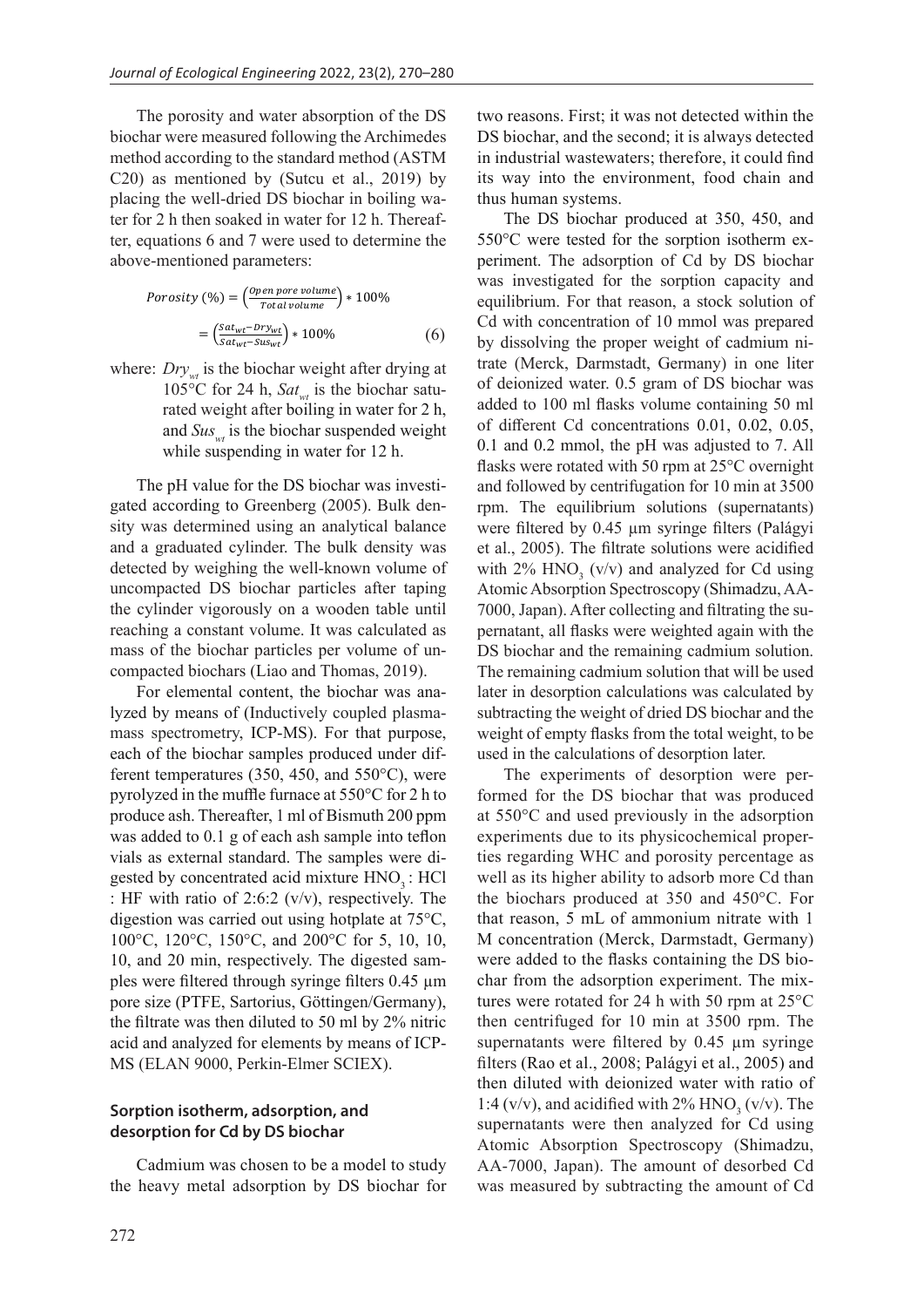# **RESULTS AND DISCUSSION**

# **Physicochemical characteristics of the date seeds (DS)**

The results of physicochemical parameters of DS as a raw material for biochar production showed a low moisture content (8.92%), low ash yield (1.05%), high volatile matter (78.3%), high bulk density  $(0.512 \text{ g/cm}^3)$ , acidic with pH 4.6, and porosity (23%). The nitrogen and fixed carbon percentages were 2.13 and 21.7%, respectively (Table 1).

These results were in agreement with Mahdi et al. (2015) and El May (2012), who found that the water content of date seed were 8.95 and 5-10%, respectively. Same findings for the ash content were reported by Mahdi et al. (2015) and Bouchelta et al. (2008) who reported that the ash content of date seeds was 1.14 and 1–2%, respectively. The results of bulk density, volatile matter, and fixed carbon were proportional to the results of Mahdi et al. (2015) who found bulk density of 0.504 g/cm3 , volatile matter of 65%, and fixed carbon of 24.87%.

On the basis of the above-mentioned finding from the current study, it was found that the date seeds are a good sourced raw material for biochar production.

#### **Biochar characteristics**

The results of DS biochar analysis produced under different pyrolysis temperatures (350, 450, and 550°C) showed an increase in the

**Table 1.** Physicochemical parameters of the date seeds (DS) as a raw material for biochar production

| Parameters                        | Value            |  |
|-----------------------------------|------------------|--|
| Water content (%)                 | $8.92 \pm 0.5$   |  |
| Ash of dry weight (%)             | $1.05 \pm 0.05$  |  |
| Nitrogen (%)                      | $2.13 \pm 0.1$   |  |
| Volatile matter of dry weight (%) | $78.3 \pm 4$     |  |
| Fixed carbon of dry weight (%)    | $21.7 \pm 1.2$   |  |
| Bulk density (g/cm <sup>3</sup> ) | $0.512 \pm 0.03$ |  |
| pH                                | $4.6 \pm 0.3$    |  |
| Porosity (%)                      | $23 \pm 1.2$     |  |

pH (5.7–7.8), organic matter (75.34–98.96%), fixed carbon (43.7–57.4%), ash content (2.3- 4.6%), porosity (31–69%), and the water holding capacity (WHC) (29.7–58.1%) with the increment of pyrolysis temperature from 350 to 550°C. Meanwhile, a decrease was observed in the bulk density (0.475–0.358%), biochar yield (39.7–23.6%), and nitrogen content (0.74– 0.58%) with the increment of pyrolysis temperature from 350 to 550°C, respectively (Table 2) and (Figure 1A and B).

These findings were in agreement with Usman et al. (2015), who found that the yield of date seeds biochar was decreased from 49.97% at  $300^{\circ}$ C to  $30.88\%$  at  $600^{\circ}$ C with an increment in fixed carbon from 45.49 to 72.44 and ash content from 14.42 to 20.71%. Mahdi et al. (2015) find out that the pH, bulk density, and porosity of date seeds biochar were directly proportional to the pyrolysis temperature, meanwhile, the biochar yield was inversely proportional. Same trend was observed regarding the effect of pyrolysis temperature on biochar production from safflower seeds, they reported a decrease in biochar yield, increase in pH, ash, and fixed carbon with the increase of pyrolysis temperature by Angin (2013).

The SEM-EDX analyses of the DS biochar pyrolyzed at different temperatures (350, 450, and 550°C) were shown in Figure 2.

The microstructure and surface morphology structures of the DS biochar showed porous surfaces that were caused by volatilization of organic materials. The number of pores and its appearance as deep channels in biochars became clearer with increment of pyrolysis temperature. These results confirm the previous results regarding the increase in porosity proportional to the pyrolysis temperatures, which increased from 31 to 69% when the pyrolysis temperature increased from 350 to 550°C (Table 2).

The results from the current study showed that all of the elements concentrations in the DS biochar were increased with pyrolysis temperature with exception of S, as compared with the raw material (Table 3). This could mainly have related to concentrated of these elements in DS biochar samples due to temperature. Thus, these elements could not be lost by volatilization (Al-Wabel et al., 2013; Novak et al., 2009). Meanwhile, the decrease in S with increment of pyrolysis temperature could be interpreted by sulfur volatilization during pyrolysis (Al-Wabel et al., 2013).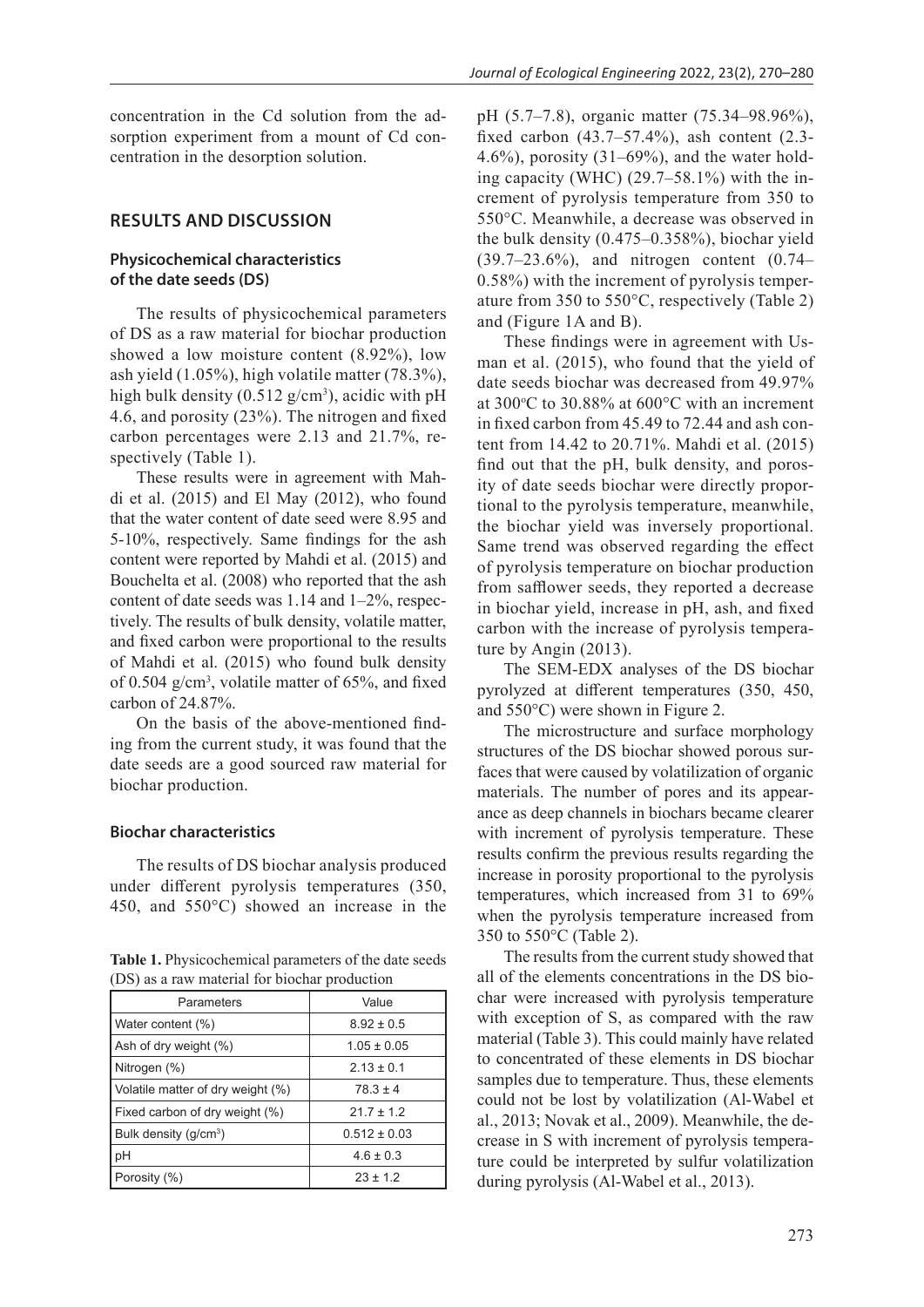| Parameters of DS biochar          | Pyrolysis temperatures (°C) |                  |                  |
|-----------------------------------|-----------------------------|------------------|------------------|
|                                   | 350                         | 450              | 550              |
| Organic matter (%)                | $75.34 \pm 4$               | $83.27 \pm 4.2$  | $98.96 \pm 5$    |
| Fixed carbon (%)                  | $43.7 \pm 2$                | $48.3 \pm 2.5$   | $57.4 \pm 3$     |
| Bulk density (g/cm <sup>3</sup> ) | $0.475 \pm 0.02$            | $0.407 \pm 0.02$ | $0.358 \pm 0.02$ |
| Porosity (%)                      | $31 \pm 1.5$                | $58 \pm 3$       | $69 \pm 3.5$     |
| Biochar yield (%)                 | $39.7 \pm 2$                | $31.5 \pm 1.6$   | $23.6 \pm 1.2$   |
| pH                                | $5.7 \pm 0.2$               | $6.9 \pm 0.1$    | $7.8 \pm 0.1$    |
| Ash of biochar (%)                | $2.3 \pm 0.12$              | $3.1 \pm 1.6$    | $4.6 \pm 0.23$   |
| Nitrogen (%)                      | $0.74 \pm 0.04$             | $0.65 \pm 0.03$  | $0.58 \pm 0.03$  |
| Water holding capacity (WHC) (%)  | $29.7 \pm 1.5$              | $46.3 \pm 2$     | $58.1 \pm 3$     |

**Table 2.** Physicochemical parameters of the DS biochar produced under different pyrolysis temperatures. The results were expressed by mean  $\pm SD$ , n = 3





**Figure 1.** Effect of different pyrolysis temperatures (350, 450, and 550°C) on the physicochemical parameters of the DS biochar; A: Organic matter, fixed carbon, pH, ash content, and nitrogen content, B: Biochar yield, porosity, water holding capacity (WHC), and bulk density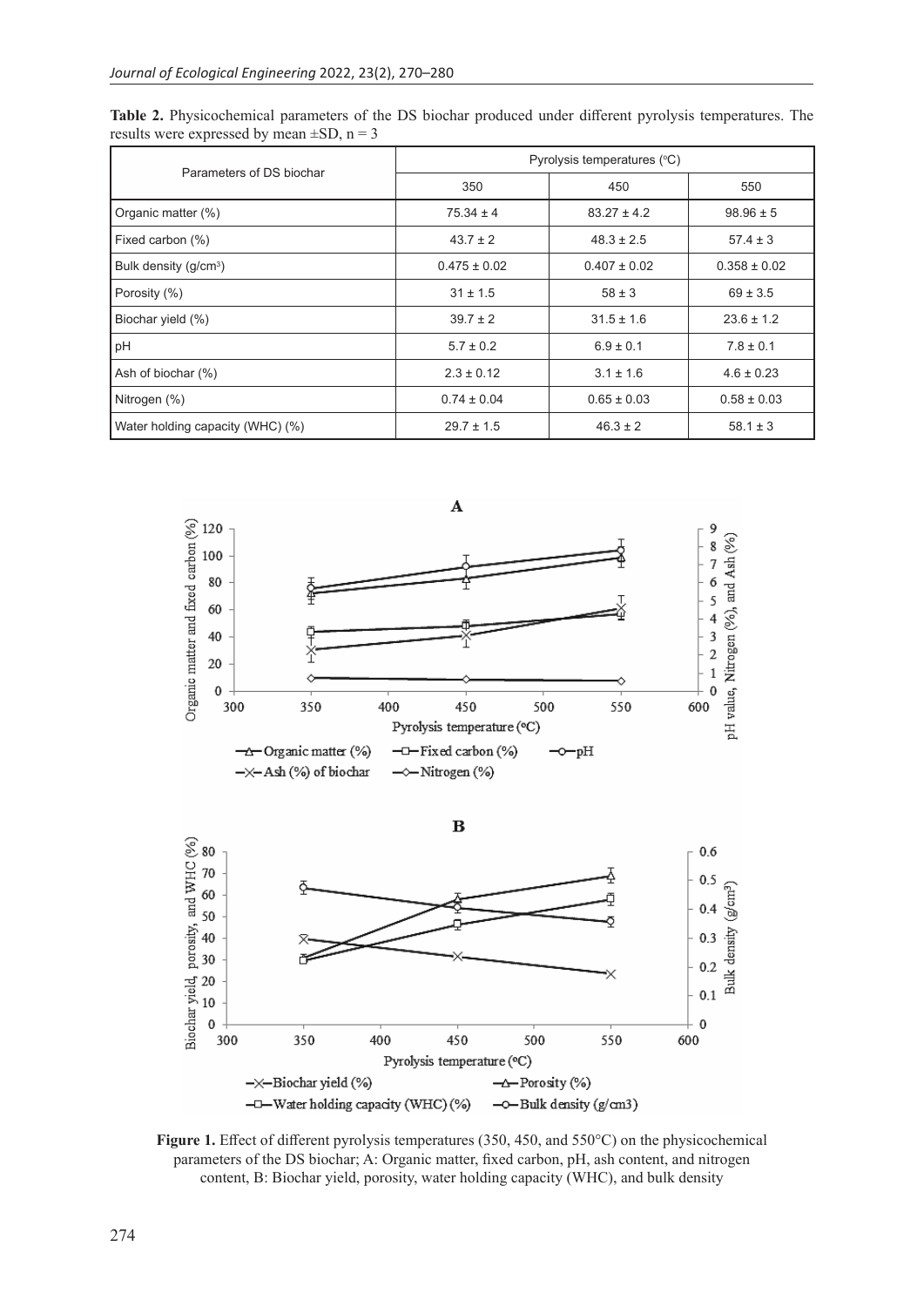

**Figure 2.** SEM - EDX analysis of DS biochar produced at different temperatures; A)  $350^{\circ}$ C, B)  $450^{\circ}$ C, and C)  $550^{\circ}$ C

**Table 3.** Elemental content of date seeds (DS) as raw material and DS biochar produced under different pyrolysis temperatures, the results were expressed by mean  $\pm$  SD, n = 3

|           | Elemental content (mg/kg)           |                                  |                                  |                                  |
|-----------|-------------------------------------|----------------------------------|----------------------------------|----------------------------------|
| Elements  | Dates seeds (DS)<br>as raw material | DS biochar produced<br>at 350 °C | DS biochar produced<br>at 450 °C | DS biochar produced<br>at 550 °C |
| Na        | $102 + 4$                           | $442 \pm 49$                     | $457 \pm 39$                     | $472 \pm 42$                     |
| K         | $5200 \pm 401$                      | $14374 \pm 426$                  | $14450 \pm 355$                  | $14552 \pm 295$                  |
| Ca        | $2802 \pm 49$                       | $5931 \pm 864$                   | $6219 \pm 924$                   | $6349 \pm 750$                   |
| Mg        | $1102 \pm 36$                       | $2713 \pm 201$                   | $2924 \pm 294$                   | $3145 \pm 248$                   |
| Fe        | $91.5 \pm 5$                        | $432 + 26$                       | $435 \pm 57$                     | $525 \pm 90$                     |
| Mn        | $6.7 \pm 0.3$                       | $11 \pm 1$                       | $23 \pm 3$                       | $35 \pm 5$                       |
| P         | $1837 \pm 31$                       | $5039 \pm 52$                    | $5118 \pm 61$                    | $5225 \pm 47$                    |
| S         | $650 \pm 24$                        | $602 \pm 23$                     | $543 \pm 15$                     | $492 \pm 17$                     |
| Zn        | $7.9 \pm 0.1$                       | $24 \pm 0.4$                     | $38 \pm 5$                       | $46 \pm 8$                       |
| Ba        | $B.D^*$                             | $8 \pm 1$                        | $10 \pm 1$                       | $12 \pm 2$                       |
| Cr        | B.D                                 | $46 \pm 5$                       | $60 \pm 11$                      | $63 \pm 11$                      |
| Cu        | B.D                                 | $15 \pm 2$                       | $21 \pm 2$                       | $23 \pm 4$                       |
| Ni        | B.D                                 | $4 \pm 0.4$                      | $8 \pm 1$                        | $11 \pm 2$                       |
| <b>Pb</b> | B.D                                 | B.D                              | $3 + 0.3$                        | $4 \pm 0.4$                      |
| Ti        | B.D                                 | $26 \pm 2$                       | $47 \pm 6$                       | $68 \pm 12$                      |
| $\vee$    | B.D                                 | $8 \pm 1$                        | $12 \pm 1$                       | $12 \pm 1$                       |

\*B.D – Below detection limit.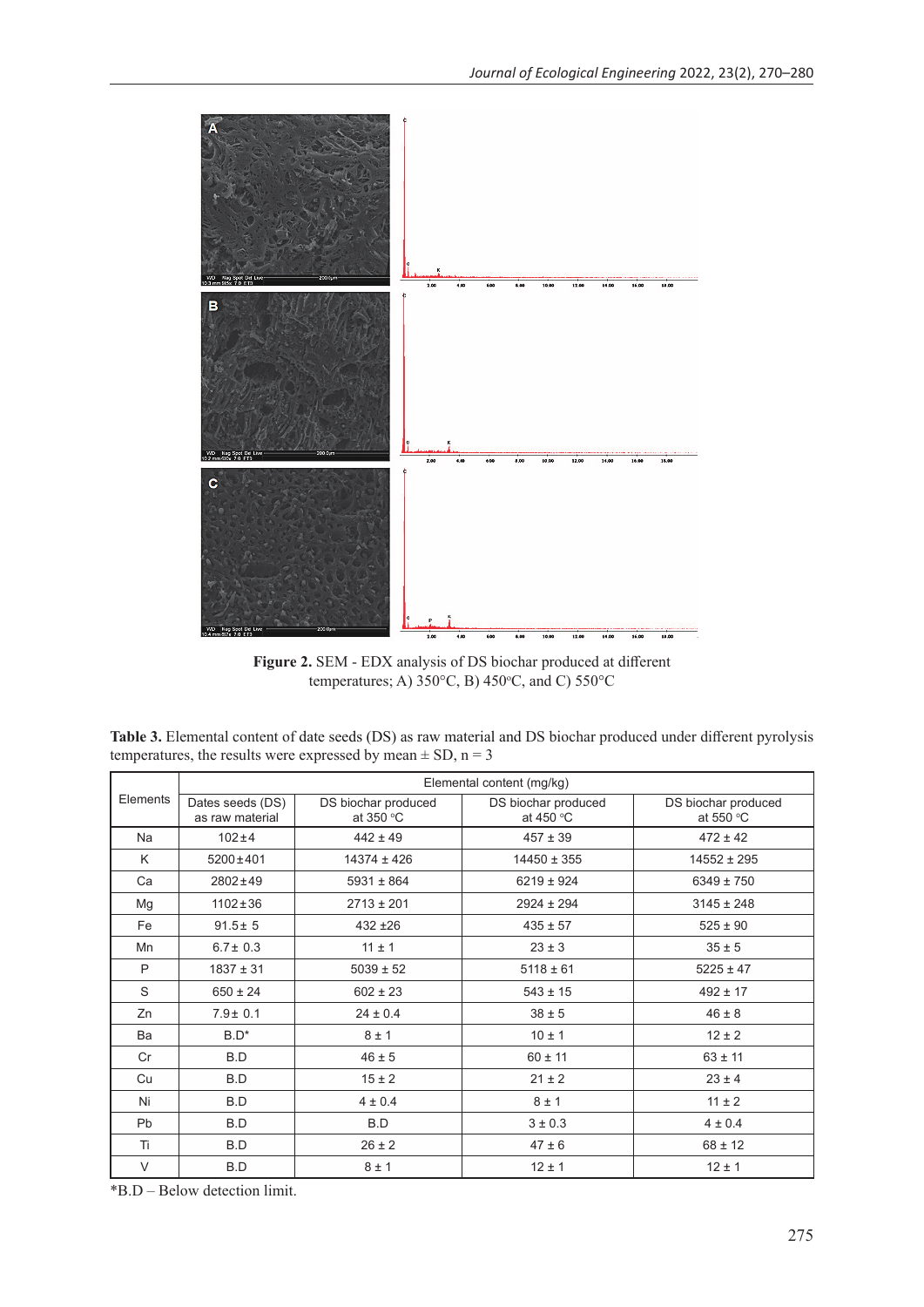## **Adsorption isotherm for Cd (Langmuir and Freundlich)**

Cadmium is frequently detected in the wastewaters produced from batteries, metal, petroleum, and pesticides industries, etc. The contaminated water with cadmium could enter the environment, food chain, and thus human system. Hence, cadmium was chosen to be a model for heavy metal adsorption by DS biochar.

The Freundlich and Langmuir isotherms were applied for modeling the data of adsorbed cadmium on DS biochar. The adsorption was fitted closely to both isotherms models. The  $\mathbb{R}^2$  of both models were 0.9924 and 0.9628 for Langmuir and Freundlich adsorption isotherms, respectively, for the DS biochar produced at 550°C. Meanwhile, they were 0.9893 and 0.9569 for the DS biochar on 450°C and 0.9909 and 0.9535 for the DS biochar on 350°C. Therefore, the Langmuir model was considered the better apt of data, as an evidence of higher  $\mathbb{R}^2$  value (Figures 3, 4, and 5).

These findings were in agreement with Okeola and Odebunmi (2010) who found that Langmuir  $(R^2)$  $= 0.9999$ ) was more suitable than Freundlich ( $R^2 =$  0.9922) to their data when studding the methylene blue adsorption by agro-waste charcoal. The adsorption of Cu on starch-based polymer was found to be more fitted with Langmuir ( $R^2 = 0.9995$ ) than Freundlich ( $R^2 = 0.8199$ ) (Zheng et al., 2010).

Therefore, Langmuir was employed to assess the adsorption data in the current study as reason of having higher  $R^2$  than Freundlich.

#### **Adsorption and desorption**

The adsorption experiments for Cd by DS biochar were carried by spiking deionized water with different concentrations of cadmium. The Langmuir and Freundlich equations were applied for the data analysis. The DS biochar produced at 350, 450, and 550°C showed the capability to adsorb Cd with 667, 714, and 833 mg/kg for Langmuir and 244, 256, and 312 for Freundlich, respectively (Table 4).

The results showed that the adsorption capacity of Cd by DS biochar was increased proportionally with the biochar production temperature. These findings were in agreement with Mahdi et al. (2017), who found out that the ability of biochar to remove methylene blue from aqueous solutions



**Figure 3.** Linear fitting data plots determined for Cd adsorption on the DS biochar produced at 550°C (A) Langmuir (B) Freundlich (S) Mass of DS biochar (kg); (C) Equilibrium concentration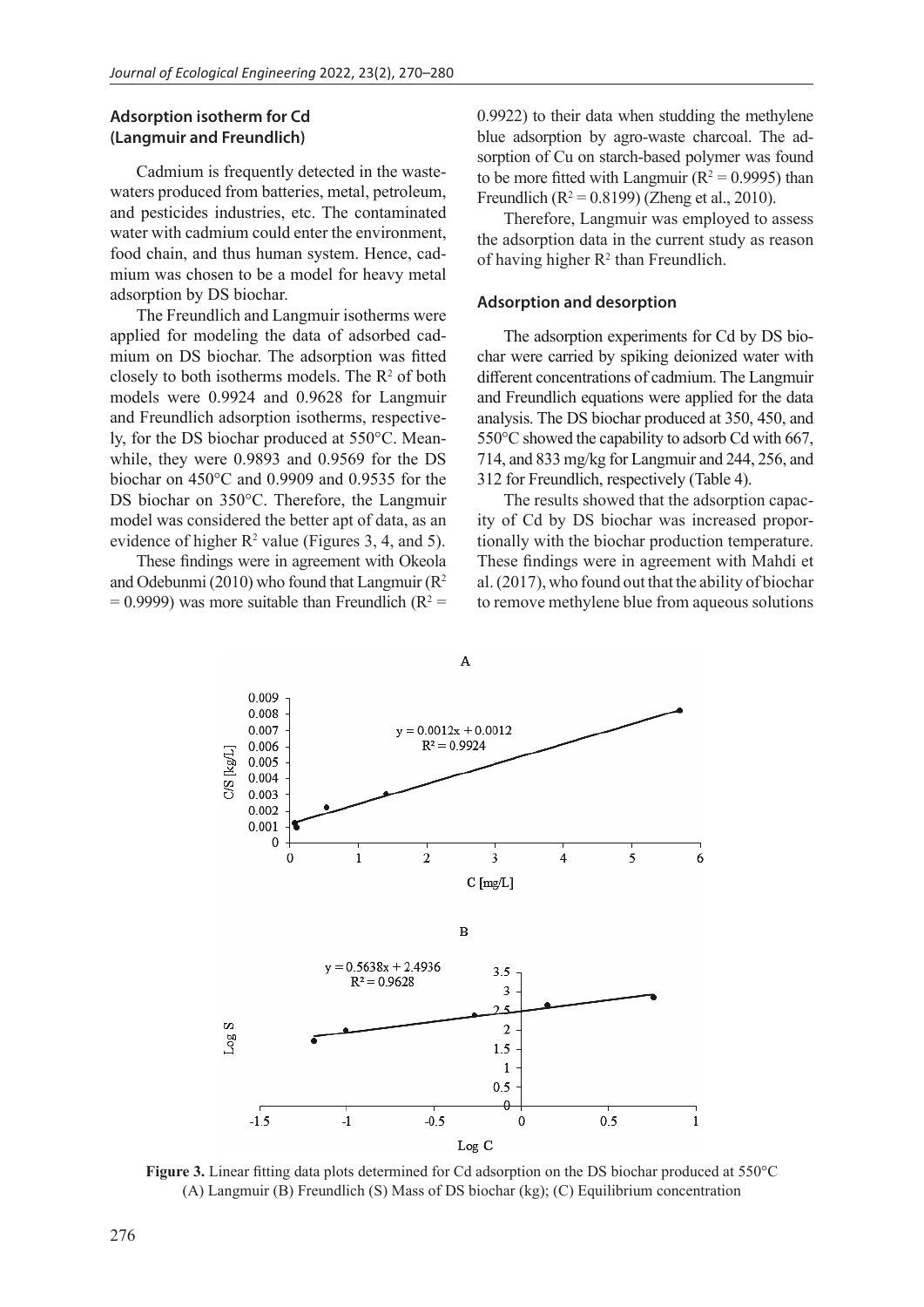

**Figure 4.** Linear fitting data plots determined for Cd adsorption on the DS biochar produced at 450°C (A) Langmuir (B) Freundlich (S) Mass of DS biochar (kg); (C) Equilibrium concentration



Figure 5. Linear fitting data plots determined for Cd adsorption on the DS biochar produced at 350°C (A) Langmuir (B) Freundlich (S) Mass of DS biochar (kg); (C) Equilibrium concentration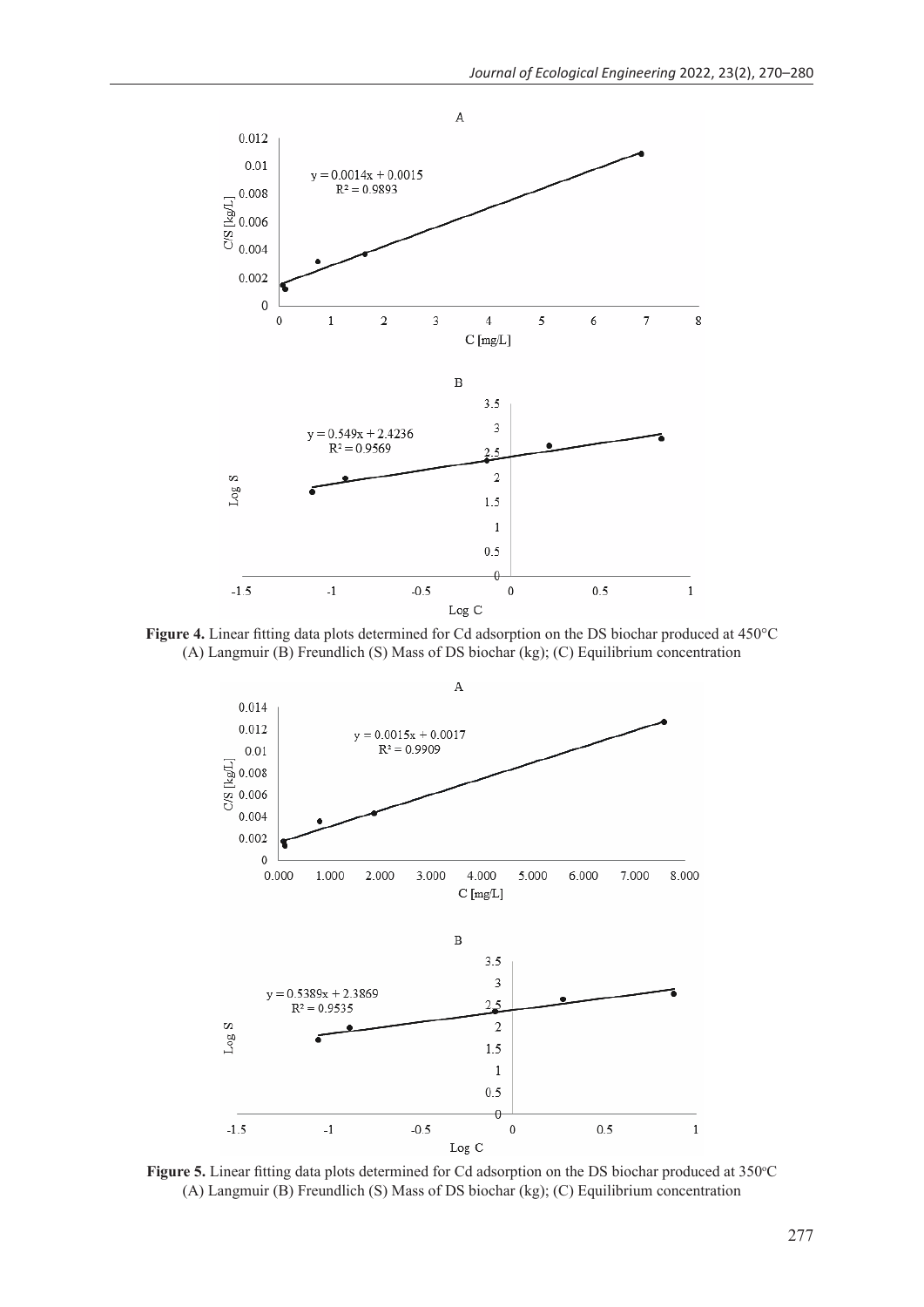| Isotherm equations | Cadmium adsorption by DS biochar produced at different pyrolysis temperatures (mg/kg) |                 |        |
|--------------------|---------------------------------------------------------------------------------------|-----------------|--------|
|                    | 550 °C                                                                                | 450 $\degree$ C | 350 °C |
| Langmuir           | 833                                                                                   | 714             | 667    |
| Freundlich         | 312                                                                                   | 256             | 244    |

**Table 4.** Cadmium adsorption by DS biochar produced at different temperatures using adsorption Langmuir isotherm equations

correlated positively with pyrolysis temperature. The removal efficiency of Pb was the highest at the high pyrolysis temperature among the tested date seed biochars (Mahdi et al., 2018). Many works mentioned that the adsorption capability of different biochars was improved as a function of pyrolysis time and temperature.

As expected, the Langmuir equation showed higher Cd adsorption by DS biochar compared with the Freundlich equation. These findings confirm what was mentioned in the previous section regarding isotherm experiment results, where the  $\mathbb{R}^2$  of Langmuir was higher than in the case of Freundlich. This was in agreement with Banat et al. (2003) who found the Langmuir and Freundlich isotherm models were used successfully for the mathematical description of the sorption of cadmium ions onto carbonized date pits.

For desorption/adsorption experiment, it was carried out using the DS biochar produced at 550°C as a reason of its higher ability to adsorb Cd more than the biochars produced at 350 and 450°C. It was found that the adsorption of Cd by DS biochar was directly proportional to the Cd concentrations. It was increased from 0.009 mmol/0.5g at 0.01 mmol Cd to 0.12 mmol/0.5g at 0.2 mmol Cd concentration (Table 5 and Figure 6). The Cd desorption from DS biochar was increased proportionally to Cd concentrations from 0.01 to 0.05 mmol. Above 0.05 mmol, the desorption was almost constant regardless to the concentration of Cd. The desorption/adsorption ratio of Cd from the DS biochar was constant also with about 16% (Table 5 and Figure 6).

These findings confirmed a high retention potential for adsorbed Cd by the DS biochar. Ahmad et al. (2012) mentioned that carbonized date seed have a high affinity to bind heavy metals, thus able to remove heavy metals from wastewater. Usman et al. (2016) found that the date palm biochar

|  | Cd conc. mmol | Adsorbed Cd to biochar (mmol) | Desorbed Cd from biochar (mmol) | Cd des/ads (%)  |
|--|---------------|-------------------------------|---------------------------------|-----------------|
|  | 0.01          | $0.01 \pm 0.0006$             | $0.002 \pm 0.0001$              | $15.5 \pm 0.78$ |
|  | 0.02          | $0.02 \pm 0.001$              | $0.003 \pm 0.0002$              | $15.5 \pm 0.77$ |
|  | 0.05          | $0.069 \pm 0.0035$            | $0.011 \pm 0.0006$              | $15.9 \pm 0.79$ |
|  | 0.1           | $0.09 \pm 0.0045$             | $0.015 \pm 0.0007$              | $16.4 \pm 0.82$ |
|  | 0.2           | $0.12 \pm 0.006$              | $0.02 \pm 0.001$                | $16.7 \pm 0.83$ |

**Table 5.** Cadmium adsorption, desorption, and desorption/adsorption ratio by 0.5 g biochar, the results were expressed by mean  $\pm$  SD, n = 3



-D-Adsorbed Cd to biochar (mmol) -O-Desorbed Cd from biochar (mmol) -A-Cd des/ads (%) **Figure 6.** Cadmium adsorption, desorption, and desorption/adsorption ratio by 0.5 g DS biochar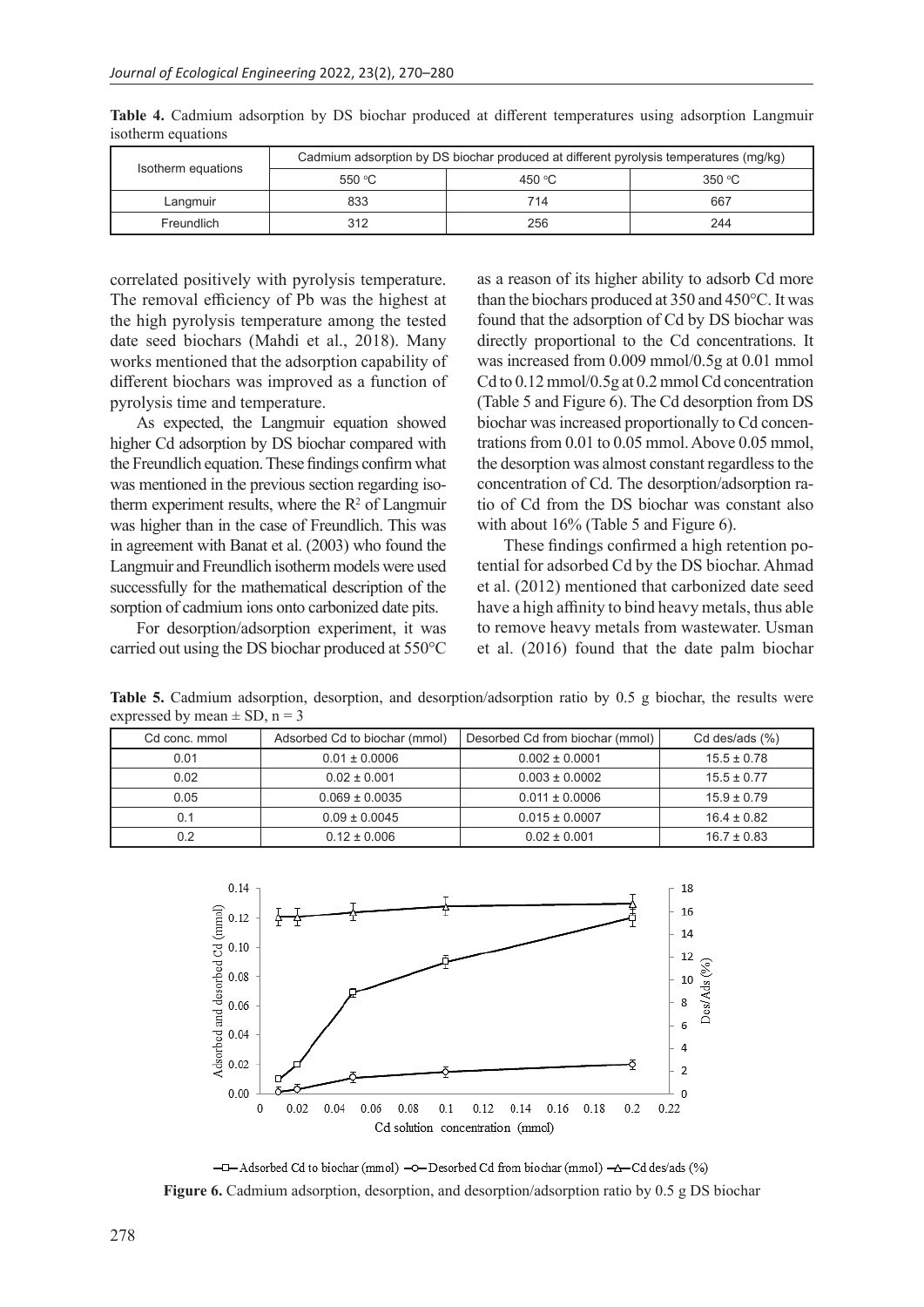produced at 700°C was effective in removing Cd from aqueous solution with adsorption capacity of 43.58 mg/g based on the Langmuir model. The ability of DS biochar to treat water by adsorbing Cd from the contaminated water was investigated in the current study in the adsorption experiment with artificial contaminated water, which was spiked with different Cd concentrations.

# **CONCLUSIONS**

The current study investigated the suitability of date seeds (DS) as a raw matter for biochar production and its ability to be used in water remediation. Therefore, DS biochar was produced under different pyrolysis temperatures. DS biochar was evaluated according to its physicochemical characteristics. The biochar produced at 550°C was investigated for removing Cd from contaminated water, it was chosen according to its high porosity as well as WHC. The results found that the date seeds are a good source of raw material for biochar production. The DS biochar produced at 550°C was very active in terms of Cd removal from aqueous solutions, with low predilection toward releasing it again by desorption, which was almost 16%. Moreover, Langmuir equation showed a high capability of DS biochar to adsorb Cd with 833 mg/kg. Thus, it can be concluded that the DS biochar produced at 550°C could be considered as an active adsorbent for Cd removal from contaminated water. It is recommended to investigate and optimize the production of biochar from DS as raw matter at higher temperatures, as well as from different raw matters in any future studies. Moreover, its applications in water and soil remediation, and plant cultivation need to be in focus.

#### **Acknowledgements**

Grateful thanks to Prince Faisal Center for Dead Sea, Environmental and Energy Research, Mutah University for their help.

#### **REFERENCES**

1. Ahmad, T., Danish, M., Rafatullah, M., Ghazali, A., Sulaiman, O., Hashim, R., and Ibrahim, M. N. M. 2012. The use of date palm as a potential adsorbent for wastewater treatment: a review. Environmental Science and Pollution Research, 19(5), 1464-1484.

- 2. Al-Wabel, M. I., Al-Omran, A., El-Naggar, A. H., Nadeem, M., & Usman, A. R. 2013. Pyrolysis temperature induced changes in characteristics and chemical composition of biochar produced from conocarpus wastes. Bioresource technology, 131, 374-379.
- 3. Angın, D. (2013). Effect of pyrolysis temperature and heating rate on biochar obtained from pyrolysis of safflower seed press cake. Bioresource technology, 128, 593-597.
- 4. Babu, A. T., Vijay, A. K., Bhanuvikraman, A. K., and Madhavan, A. 2021. A study on biochar Preparation and Characterization of Broiler's Poultry Litter. International Journal of Ecology and Environmental Sciences, 47(3), 209-218.
- 5. Banat, F., Al-Asheh, S., & Al-Makhadmeh, L. 2003. Kinetics and equilibrium study of cadmium ion sorption onto date pits—an agricultural waste. Adsorption Science and Technology, 21(3), 245-260.
- 6. Bouchelta, C., Medjram, M. S., Bertrand, O., and Bellat, J. P. 2008. Preparation and characterization of activated carbon from date stones by physical activation with steam.Journal of Analytical and Applied Pyrolysis, 82(1), 70-77.
- 7. Cheng, S., Liu, Y., Xing, B., Qin, X., Zhang, C., and Xia, H. 2021. Lead and cadmium clean removal from wastewater by sustainable biochar derived from poplar saw dust. Journal of Cleaner Production, 128074.
- 8. De Gisi, S., Lofrano, G., Grassi, M., and Notarnicola, M. 2016. Characteristics and adsorption capacities of low-cost sorbents for wastewater treatment: A review. Sustainable Materials and Technologies, 9, 10-40.
- 9. Duan, K., Zhao, B., Zhang, S., and Ma, Y. 2021. Contamination characteristics, source analysis, and ecological risk assessment of toxic metals and metalloid in agricultural soil in Yuzhong, China (Vol. 50, No. 1, pp. 122-133).
- 10. El May, Y., 2012. Measurement of Gaseous and Particulate Pollutants during Combustion of Date Palm Wastes for Energy Recovery. Aerosol and Air Quality Research. doi:10.4209/aaqr.2012.03.0056
- 11. Jerley, A., Swetha, G., Harini, V., and Priscila, R. 2021. Effects of Biochar and Vermichar as a Soil Supplement to Improve Maize Plant Growth.Asian Journal of Advances in Research, 37-45.
- 12. Greenberg, A.E., Clescerl, L.S., Eaton, A.D. 2005. Standard methods for the examination of water and wastewater 21<sup>th</sup> edition. American water works association/American public works association/water environment fedration. ISBN: 0875530478.
- 13. Laniyan, T. A., and Adewumi, A. J. 2021. Ecological and human health risk associated with potentially toxic metals in water from Ijero mining area, Southwest Nigeria. International Journal of Environmental Analytical Chemistry, 1-25.